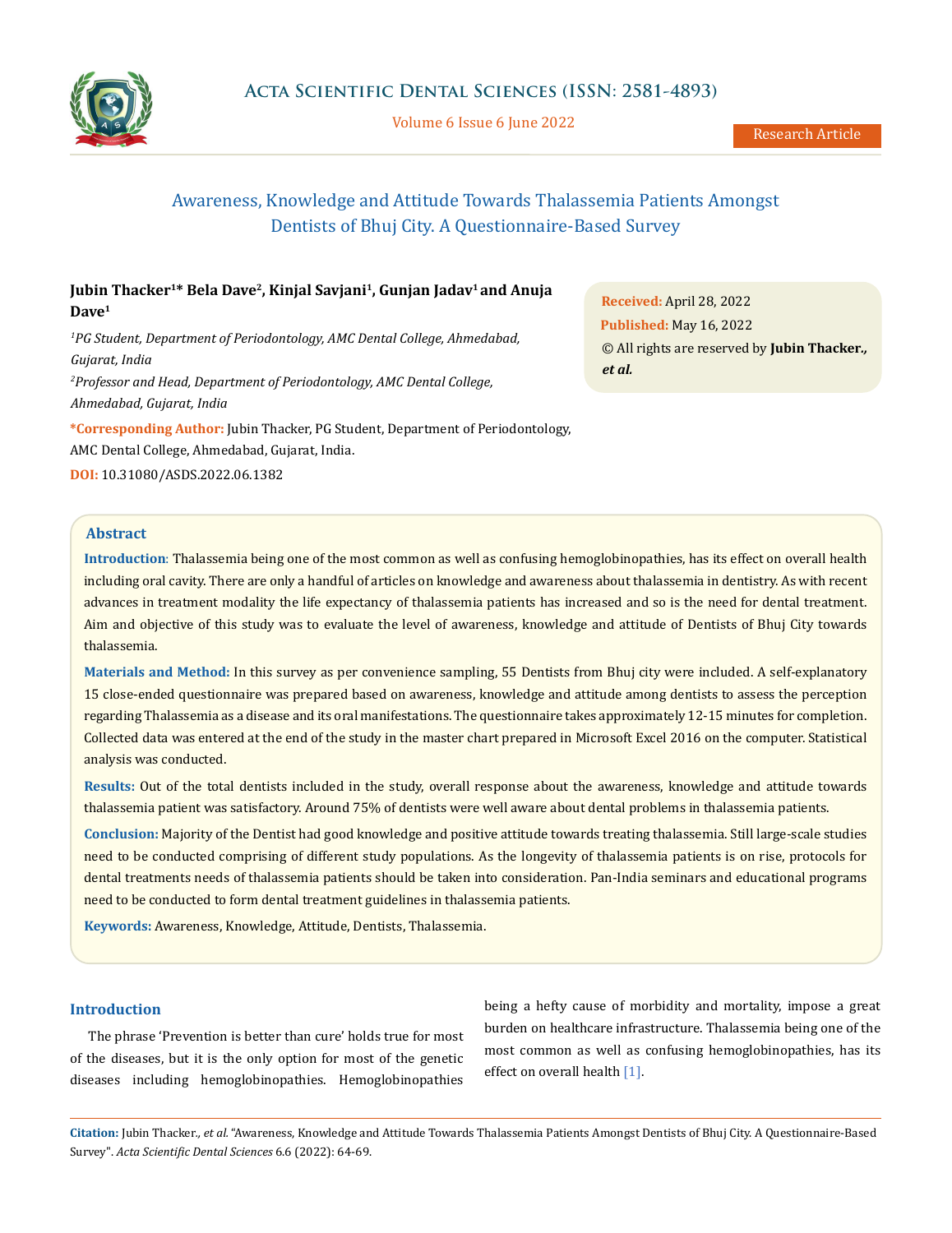Thalassemia syndromes are genetically transmitted autosomal recessive hemoglobinopathy characterized by reduced rate of synthesis of one or more of the globin polypeptide chains of hemoglobin. The human hemoglobin is encoded in two gene clusters: α-like globin genes present on chromosome 11 and β-like globin genes on chromosome 16. Normally an individual inherits two β-globin genes and 2-α globin genes from each parent i.e., normal adult hemoglobin is  $α2 β2$ . Depending upon whether the genetic defect or deletion lies in transmission of α globin or β globin chain gene, thalassemias are classified into α and β-thalassemias [2].

It has been reported in the literature that the major facial change in thalassaemic patients is the prominent cheekbones, enlargement of the maxilla with depression of the bridge of the nose. These result in the characteristic facial appearance called as "Chipmunk faces or Rodent faces." Dental and facial abnormalities include spacing of teeth, protrusion of maxillary incisors, anterior open bite, protrusion of maxilla, occlusal abnormalities, and saddle nose. Also, the pneumatization of the maxillary sinus is delayed in some individuals [3].

As it is said, the oral cavity is the mirror of the rest of the body. We as oral physicians should have our keen intention to detect any abnormality in the oral cavity and correlate it with any pathology occurring in the entire body. Dentists should be aware of the oral changes occurring in thalassaemic patients. With modern advances in medical field, there has been improvement in life-expectancy of thalassemia patients. As the longevity of thalassemia patients is on the rise, protocols for dental treatments needs of thalassemia patients should be our prime concern. Thorough knowledge in diagnosing and formulating a sound treatment plan is an essential skill that every clinician should master. Well-timed specialist intervention may preserve a patient's oral health, and overall quality of life, while a delay could jeopardize a salvageable situation into a hopeless one.

The prevalence of thalassemia is higher in Sindhi, Lohana, Punjabi, Bhanushali community residing in Kutch and Sindh region of western India  $[4]$ . There have been studies in literature on level of awareness about thalassemia among medical students with variable results, but none in dentists as of our knowledge [5-7]. There is a need to evaluate the knowledge and awareness of the general dental practitioners toward thalassemia and its oral manifestation. Hence, this study aims to identify the various aspects of thalassemia and its related oral changes along with dentist's knowledge and treatment planning towards it.

## **Materials and Method**

The study was carried out in the form of an online survey among 55 general dental practitioners having their dental clinics in the Bhuj city as per convenience sampling. A self-administered, close-ended questionnaire comprising 15 questions was given to the dentist. The questions were divided into three sections as: 1) Questions based on awareness of dentist towards thalassemia. 2) Questions based on knowledge towards oral manifestations of thalassemia and 3) Questions based on attitude of dentist in treating thalassaemic patients. A Time frame of 15 minutes was given to each participant. The study protocol was approved by the Institutional Ethical Committee, AMC Dental College, Khokhara, Ahmedabad. The study was conducted between November 2020 to March 2021.

#### **Inclusion criteria**

- Dental practitioners with a dental clinic in Bhuj with minimum qualification of BDS.
- The dentists who are willing to participate voluntarily by giving their consent in the Informed consent form.

#### **Exclusion criteria**

The dentists who are not willing to participate voluntarily by giving their consent in the Informed consent form.

#### **Statistical analysis**

For each question, the independent percentage was calculated to determine the frequency of the responses and results were calculated.

#### **Results**

A total of 55 dentists participated in this online questionnaire survey. All the dentists practiced in Bhuj city. The average age of participants was 31 years, with the maximum number of participants falling in the age group of 30-40 years. Demographic data showed that the majority of respondents were females (56.4%) when compared to males (43.6%). Greater number of respondents were BDS as compared to MDS (Table 1).

65

**Citation:** Jubin Thacker*., et al.* "Awareness, Knowledge and Attitude Towards Thalassemia Patients Amongst Dentists of Bhuj City. A Questionnaire-Based Survey". *Acta Scientific Dental Sciences* 6.6 (2022): 64-69.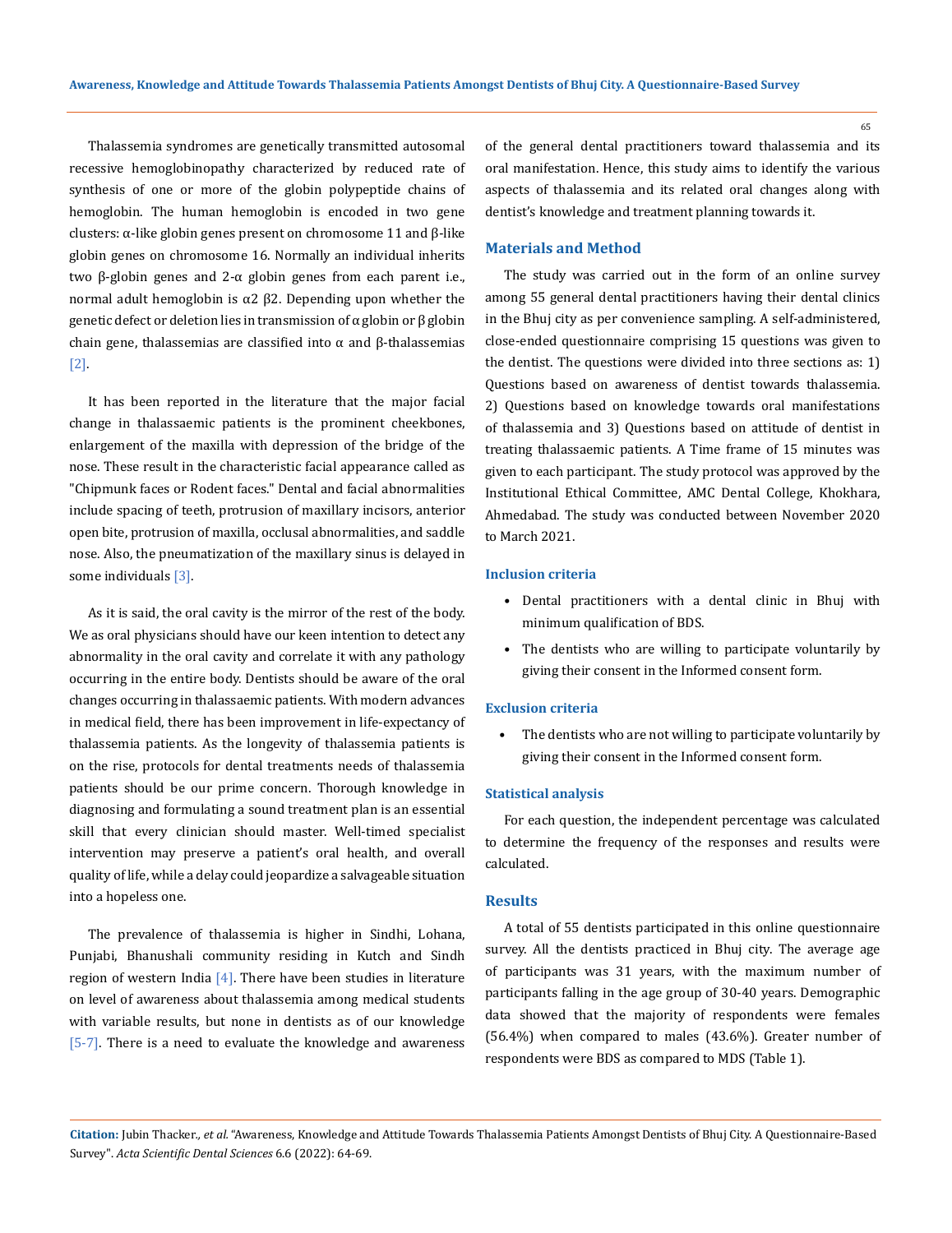| <b>Demographic</b><br>Data  | <b>Variable</b> | <b>Value</b> | <b>Percentage</b> |
|-----------------------------|-----------------|--------------|-------------------|
| Age                         | $20-30$ years   | 18           | 32.7%             |
|                             | $31-40$ years   | 27           | 49.0%             |
|                             | $41-50$ years   | 07           | 12.7%             |
|                             | $51-60$ years   | 03           | 05.4%             |
| Gender                      | Male            | 2.4          | 43.6%             |
|                             | Female          | 31           | 56.4%             |
| <i><b>Oualification</b></i> | <b>BDS</b>      | 44           | 80%               |
|                             | MDS             | 11           | 20%               |

Out of 55 participants, more than 90% of participants were aware that thalassemia is a genetically transmitted disease. (Chart 1) Out of all, around 40 dentists knew that β-thalassemia major is the most severe form of thalassemia. (Chart 2) Less number of participants were aware of the side effects of treatment for thalassemia (Chart 3). According to this survey, dentists were aware that there is a change in the color of gingiva due to thalassemia and high iron load as well. (Chart 4) Around 44 participants were having knowledge about the changes in gingiva and its color due to thalassemia. Thalassemia has effects on the entire oral cavity, but the evident changes are seen in gingiva due to iron overload. As found in our survey, the majority of dentists were having knowledge about the most common malocclusion present in thalassemia patients. Class 2 malocclusion is the most commonly found. (Chart 5) In our study, it was found that dentists were having less knowledge about the optimum hemoglobin level needed to be maintained after blood transfusion. Only half of the responses were found to be correct. (Chart 6) According to our study, it was found that dentists were having mixed attitudes towards the kind of treatment thalassemia patients can afford clinically. Around 40% of participants were of opinion that noninvasive treatment protocol should be followed in thalassemia patients, while the remaining were of opinion that both i.e. invasive and noninvasive procedures can be done. (Chart 7) We can conclude from our study that most dentists were confident about the choice of pain killer to be used in thalassemia patients, i.e. Paracetamol. About blood transfusion, participants were of attitude that it should be checked for both the reasons, iron load and hemoglobin in blood. (Chart 8) In case of antibiotics coverage, participants had mixed answers with around 41% of dentists having a positive response towards it. Dentist's attitude towards the ideal time to carry out surgery after blood transfusion was mixed and is depicted (Chart 9)



**Table 1:** Demographic data of the study. **Chart 1: Chart 1:** Thalassemia is a genetically transmitted disease?



**Chart 2:** The most Severe form of Thalassemia is?



**Chart 3:** Most Common adverse reaction to the thalassemia treatment is?

**Citation:** Jubin Thacker*., et al.* "Awareness, Knowledge and Attitude Towards Thalassemia Patients Amongst Dentists of Bhuj City. A Questionnaire-Based Survey". *Acta Scientific Dental Sciences* 6.6 (2022): 64-69.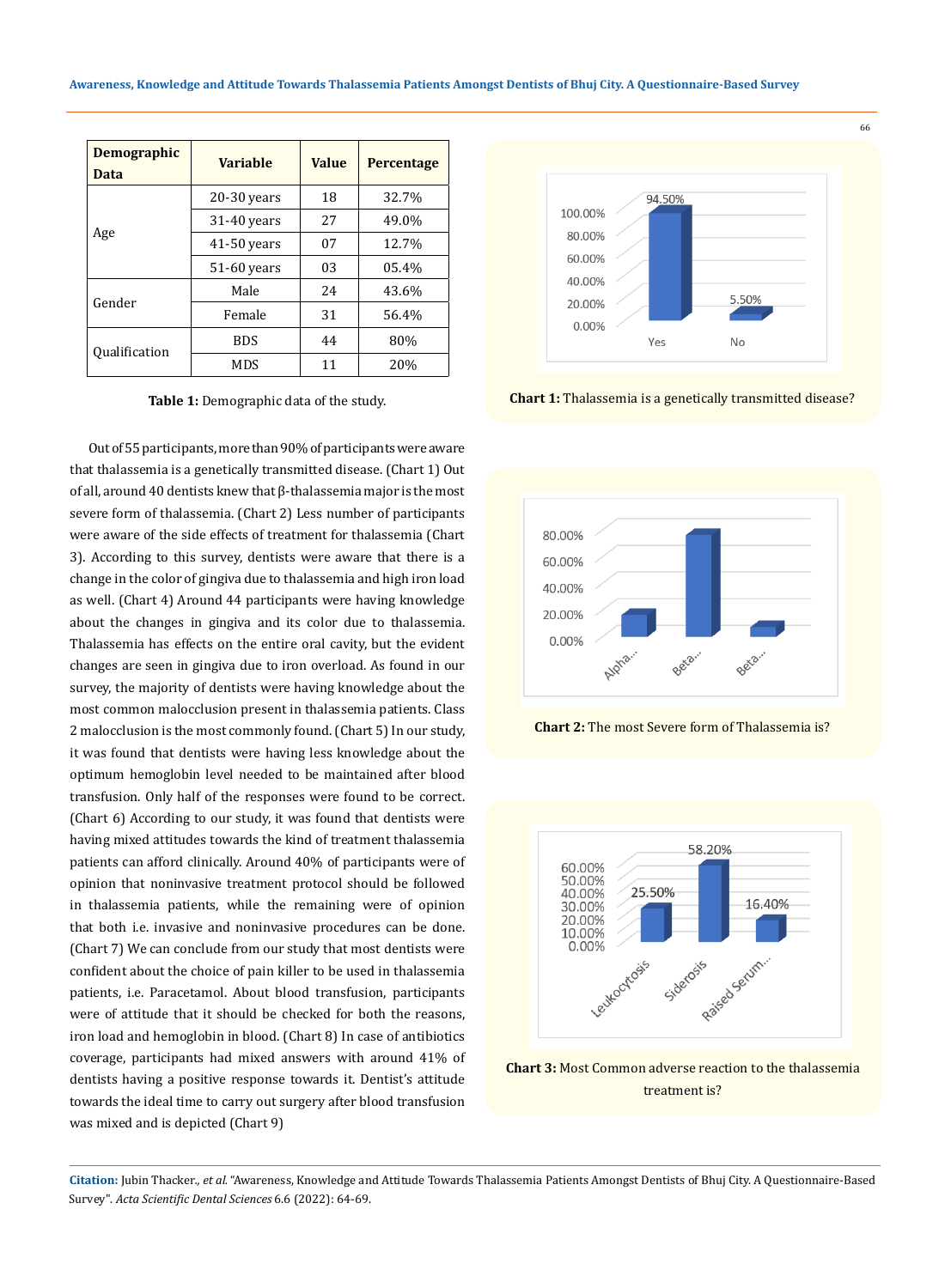## **Awareness, Knowledge and Attitude Towards Thalassemia Patients Amongst Dentists of Bhuj City. A Questionnaire-Based Survey**



**Chart 4:** The color of gingiva changes in thalassemia patients?



**Chart 7:** What kind of dental treatment can we carry in thalassemia?



**Chart 5:** Which type of malocclusion is commonly seen in thalassemia patients?

63.60%

14.50%

 $11 - 12$ 

mg/dl

70.00%

60.00%

50.00%

40.00%

30.00%

20.00% 10.00% 0.00%

**Chart 6:** What is the minimum Hb level to be maintained in patients after blood transfusion?

 $9 - 10$ 

mg/dl

21.80%

 $7 - 8$ 

mg/dl



**Chart 8:** Why we require to check for Blood transfusion history before treatment?





**Citation:** Jubin Thacker*., et al.* "Awareness, Knowledge and Attitude Towards Thalassemia Patients Amongst Dentists of Bhuj City. A Questionnaire-Based Survey". *Acta Scientific Dental Sciences* 6.6 (2022): 64-69.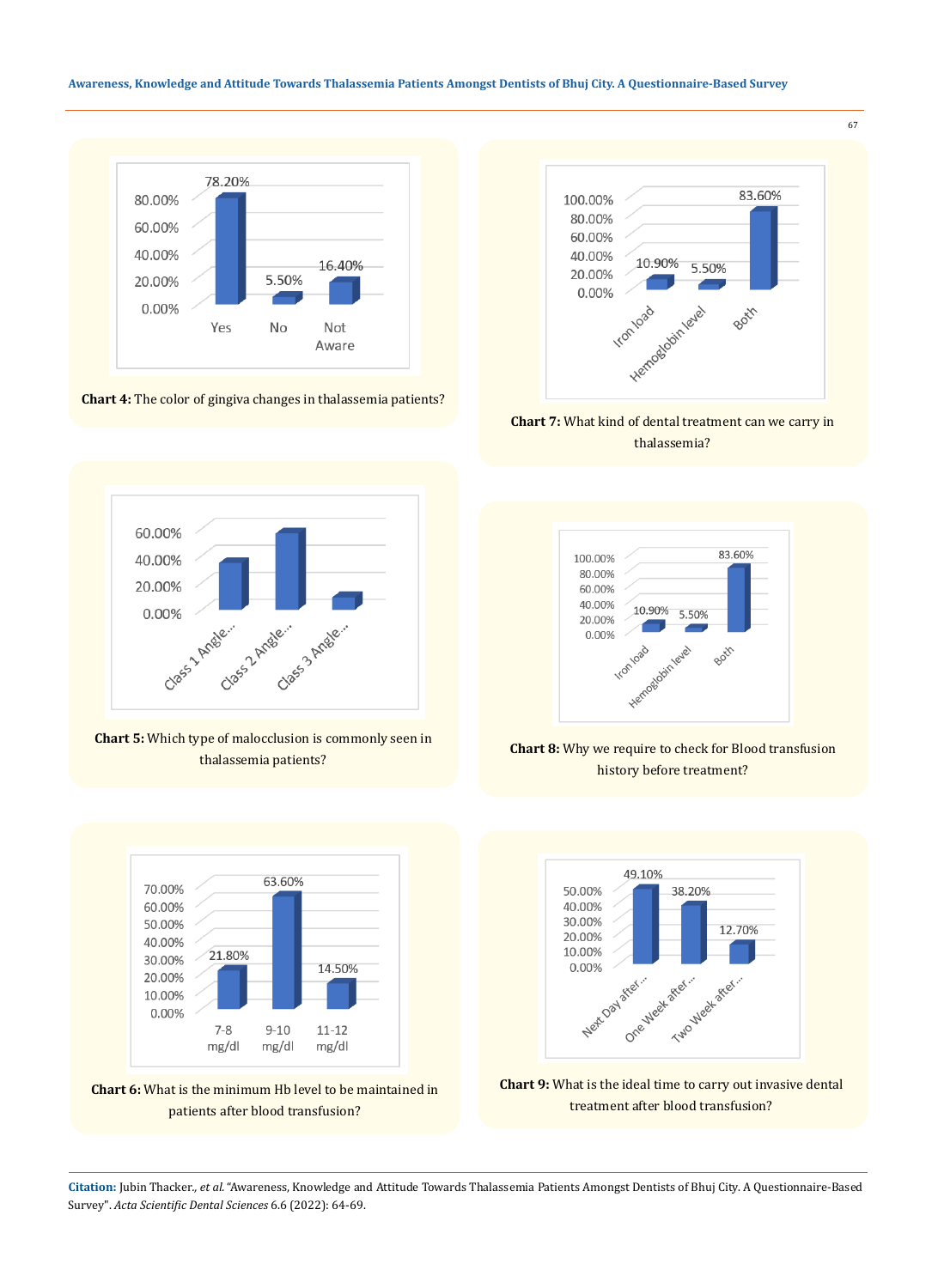#### **Discussion**

Thalassemias and structural hemoglobin variants are the commonest *hemoglobinopathies* globally. India has a huge burden with an estimated 100,000 patients with β thalassemia syndrome but few among them are optimally managed, and allogeneic stem cell transplant is unaffordable for the majority of families in India. A feasible option for control and prevention is to promote education and awareness programs, amplify screening in all the states with micro-mapping to assess the true burden, and develop optimum infrastructure for genetic counseling and prenatal diagnosis in public sector Institutions [8].

According to National Health Mission Guidelines on Hemoglobinopathies data in 2016, India has the largest number of children with Thalassemia major in the world – about 1 to 1.5 lakhs and almost 42 million carriers of ß (beta) thalassemia trait. About 10,000 -15,000 babies with thalassemia major are born every year [9].

The incidence of oral and dental issues in Thalassemia is higher than that in many other disorders. Studies around the world have shown an incidence rate of 45–50% for such manifestations. The main cause for dental manifestations in thalassemic patients is due to extreme compensatory hyperplasia of the bone marrow, which in turn leads to expansion of the marrow cavity. The most commonly seen oral manifestation of thalassemia is Class II Dental Malocclusion. Other noticeable changes in oral cavity include severe gingival and periodontal infections, especially if splenectomy is done. The color of gingiva becomes dark due to high ferritin levels and siderosis [10].

As an oral physician it is a moral duty of ours to correlate oral problems with overall health and treat our patients as a whole. Dentists require awareness regarding the basic pathophysiology of thalassemia and its oral manifestations. This knowledge should be applied to cater total well - being of the patient.

As seen in our study, dentists practicing in Bhuj City are well versed with the basic pathophysiology of thalassemia as a disease. Dentists of Bhuj city are aware about the genetic transmission, types of thalassemia and tests to detect hemoglobinopathies. Still, there should be efforts to educate the dentists regarding the overall awareness of thalassemia as disease, its types and recent advances in its detection methods.

The dentist should be well versed with the most common oral problems seen in thalassemic patients. We as oral guardians need to have an eye for the slightest changes in physiologic conditions to detect oral diseases. As seen in our study, dentists were thorough in their knowledge regarding the oral and clinical problems faced by the patients. Dentists were well aware of the class II malocclusion and the gingival color change in thalassemic patients according to our study. Hemoglobinopathies form a huge burden of disease and as a part of the medical fraternity we need to be contemporary with clinical advances and its treatment planning. As per our study, there is still horizon for us to look at and understand the oral manifestations of thalassemia and apply it for patient's benefits. We need to have thorough knowledge about the hemoglobin levels, ferritin levels and side effects of blood transfusion as oral physicians.

In our questionnaire survey, we also assessed the attitude of dentists towards treating thalassemia patients. It was well evident from our study that dentists have comprehensive knowledge in implementing treatment plans for thalassemia patients. Thalassemic patients require routine blood transfusions. Patients can be taken for invasive and non-invasive treatment after blood transfusion on the next day. The hemoglobin levels should be maintained in the optimum range. Dentists should have knowledge of routine blood reports and its overall correlation. Patients who have undergone splenectomy, require prophylactic and postoperative antibiotic coverage. These patients are at increased risk for infections.

Thalassemia needs a good understanding about its occurrence, its oral manifestation and treatment planning. There have been no sure shot guidelines as for treating a thalassemia patient with oral problems. We as dentists need to arrange for joint sessions and develop comprehensive guidelines for treating the patients without affecting their systemic health.

#### **Conclusion**

This study provides us with perception of thalassemia and its oral manifestations among general dental practitioners. This study also draws our attention towards the treatment provided by dentists in their general practice to thalassemic patients.

**Citation:** Jubin Thacker*., et al.* "Awareness, Knowledge and Attitude Towards Thalassemia Patients Amongst Dentists of Bhuj City. A Questionnaire-Based Survey". *Acta Scientific Dental Sciences* 6.6 (2022): 64-69.

68